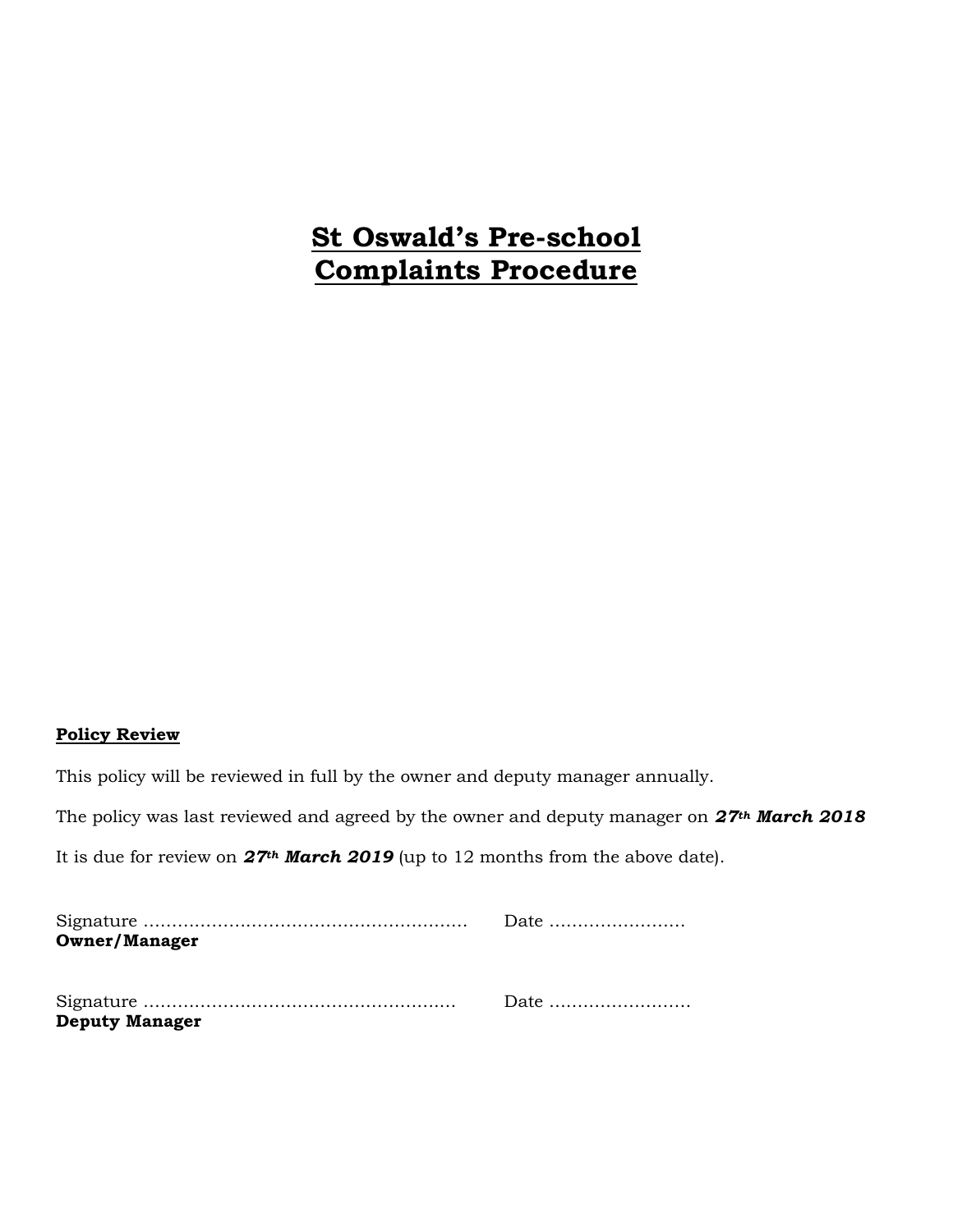## **Statement of Intent**

Our setting believes that children and parents are entitled to expect courtesy and prompt, careful attention to their needs and wishes. We welcome suggestions on how to improve our setting and will give prompt and serious attention to any concerns about the running of the setting.

We anticipate that most concerns will be resolved quickly by an informal approach to the appropriate member of staff. If this does not achieve the desired result, we have a set of procedures for dealing with the complaint.

## **Aim**

We aim to bring all concerns about the running of our setting to a satisfactory conclusion for all the parties involved.

Complainants will be notified of the outcome with 28 days.

# **Methods**

To achieve this, we operate the following complaints procedure:

# **Making a Complaint**

#### **Stage 1**

Any parent who has a concern about an aspect of the setting's provision should discuss this, in the first instance, with the setting's owner/manager (June Deebank).

Most complaints should be resolved amicably and informally at this stage.

### **Stage 2**

If this does not have a satisfactory outcome, or if the problem recurs, the parent moves on to stage 2 of the procedure by putting the concerns or complaint in writing to the setting's leader.

The setting stores written complaints from parents in the child's personal file. However, if necessary a separate file will be designated for the complaint.

When the investigation is completed, the setting's leader will meet with the parents to discuss the outcome.

If the complaint is resolved at this stage, the summative points are logged in the Complaints Summary Record.

### **Stage 3**

If the parent is not satisfied with the outcome of the investigation, he or she can request a meeting with the setting's leader and the Deputy Manager. The parents can have a friend or partner present if required.

An agreed written record of the discussion is made as well as any decision or action to take as a result. All of the parties present at the meeting sign the record and receive a copy of it.

This signed copy signifies that the procedure has concluded. If the complaint is resolved at this stage, the summative points are logged in the Complaints Summary Record.

### **Stage 4**

If at the Stage 3 meeting the parent and setting cannot reach an agreement, an external mediator is invited to help settle the complaint. This person should be acceptable to both parties, listen to both sides and offer advice. A mediator has no legal powers but can help to define the problem, review the action so far and suggest further ways in which it might be resolved.

The mediator keeps all discussion confidential. She/he can hold separate meetings with the setting personnel and the parent, if this is decided to be helpful. The mediator keeps an agreed written record of any meetings held and any advice given.